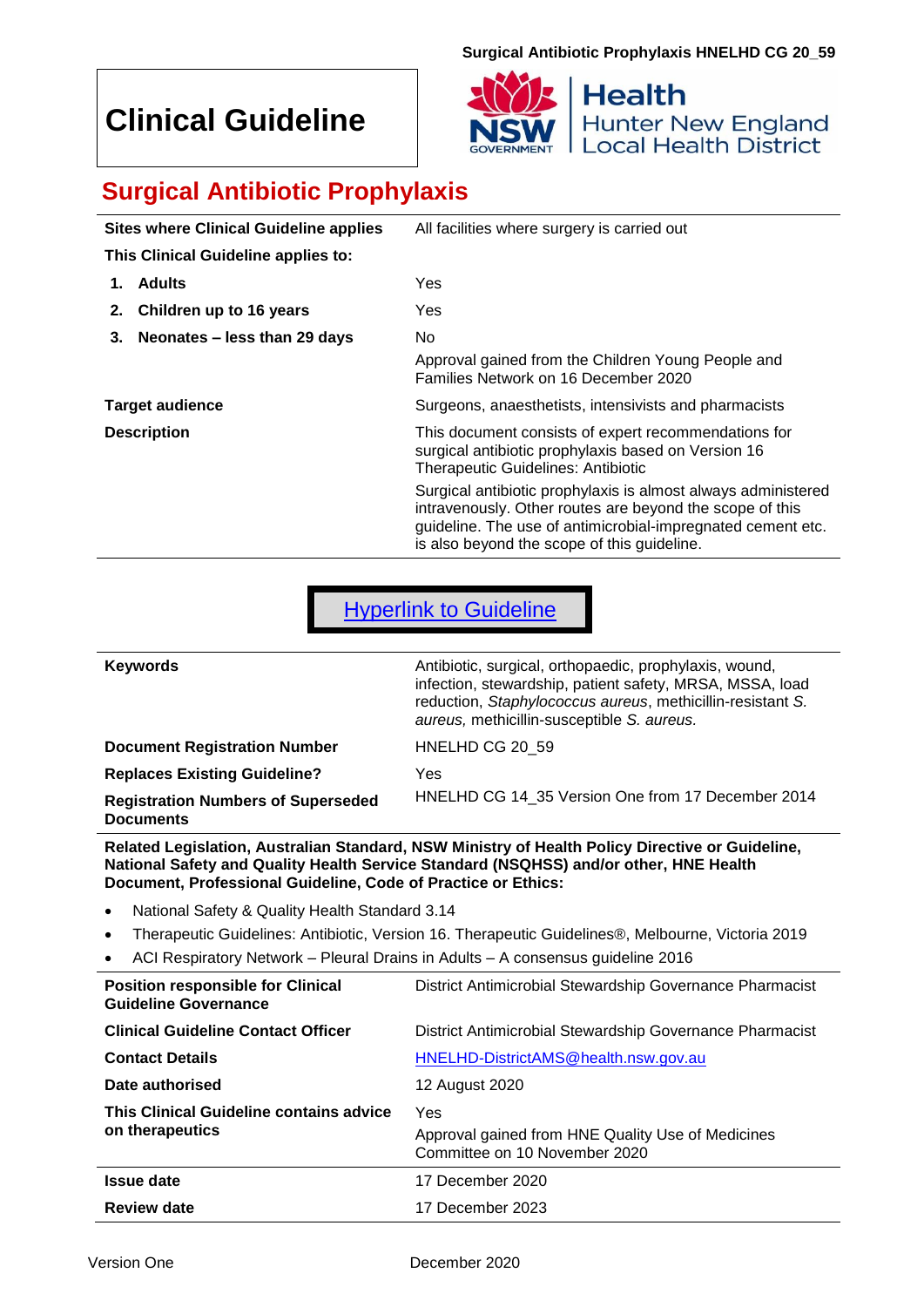### **TABLE OF CONTENTS**

| <b>Risk Statement</b>                                                             | Page 2  |
|-----------------------------------------------------------------------------------|---------|
| Glossary                                                                          | Page 3  |
| <b>Guideline Summary</b>                                                          | Page 4  |
| ANTIBIOTIC PROPHYLAXIS FOR PROCEDURES OTHER THAN ORTHOPAEDIC<br><b>PROCEDURES</b> | Page 6  |
| <b>ANTIBIOTIC PROPHYLAXIS FOR ORTHOPAEDIC PROCEDURES</b>                          | Page 8  |
| <b>ANTIBIOTIC RECOMMENDATIONS BY ANTIBIOTIC TYPE</b>                              | Page 9  |
| <b>Implementation Plan</b>                                                        | Page 10 |
| Monitoring and auditing plan, Consultation with key stakeholders, Feedback        | Page 10 |
| Appendix 1 - Recommended Surgical Antibiotic Prophylaxis table                    | Page 12 |

Note: Over time, links in this document may cease working. Where this occurs, please source the document in the PPG Directory at:<http://ppg.hne.health.nsw.gov.au/>

### **RISK STATEMENT:**

The risk of post-surgical infection is significantly decreased by the correct choice, dose & duration of antibiotic prophylaxis, and by the pre-emptive treatment of established but not yet overt infection, notably in trauma patients. The risk of avoidable antimicrobial resistance is also decreased by correct choice, dose & duration of antibiotics.

**RISK CATEGORY**: Clinical Care & Patient Safety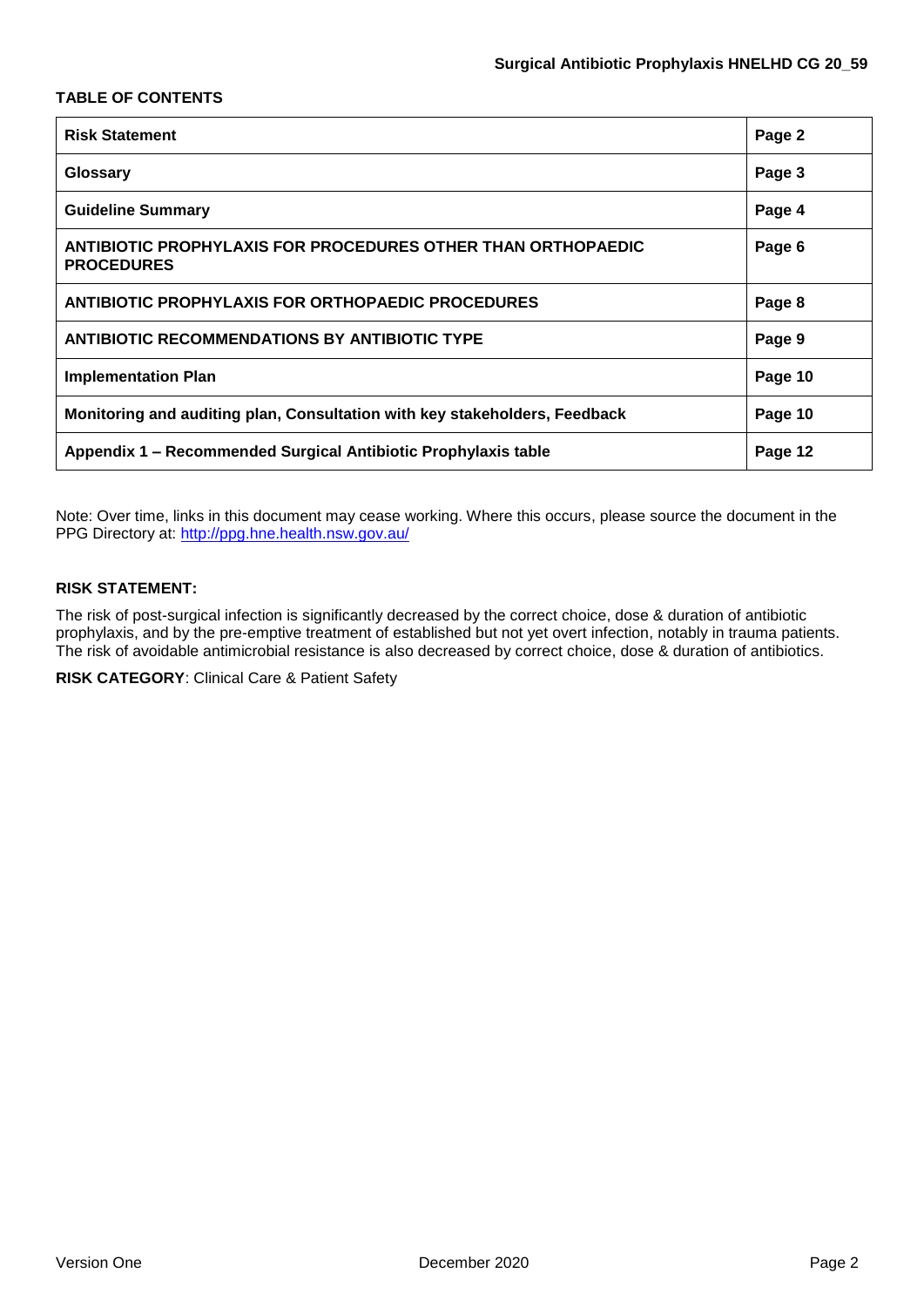### **GLOSSARY**

| <b>Acronym or Term</b> | <b>Definition</b>                             |
|------------------------|-----------------------------------------------|
| <b>BV</b>              | Bacterial vaginosis                           |
| <b>CTS</b>             | Cardiothoracic surgery                        |
| <b>ENT</b>             | Ear, nose & throat                            |
| <b>EVAR</b>            | Endovascular Aneurysm Repair                  |
| GIT                    | Gastrointestinal tract                        |
| <b>HNE Health</b>      | Hunter New England Local Health District      |
| <b>HSM</b>             | <b>Health Service Manager</b>                 |
| <b>IBW</b>             | Ideal body weight                             |
| IV                     | Intravenous                                   |
| <b>JMO</b>             | <b>Junior Medical Officer</b>                 |
| <b>LSCS</b>            | Lower segment caesarean section               |
| <b>MRSA</b>            | Methicillin-resistant Staphylococcus aureus   |
| <b>MSSA</b>            | Methicillin-susceptible Staphylococcus aureus |
| <b>QUMC</b>            | <b>Quality Use of Medicines Committee</b>     |
| <b>TAVI</b>            | Transcatheter aortic valve implantation       |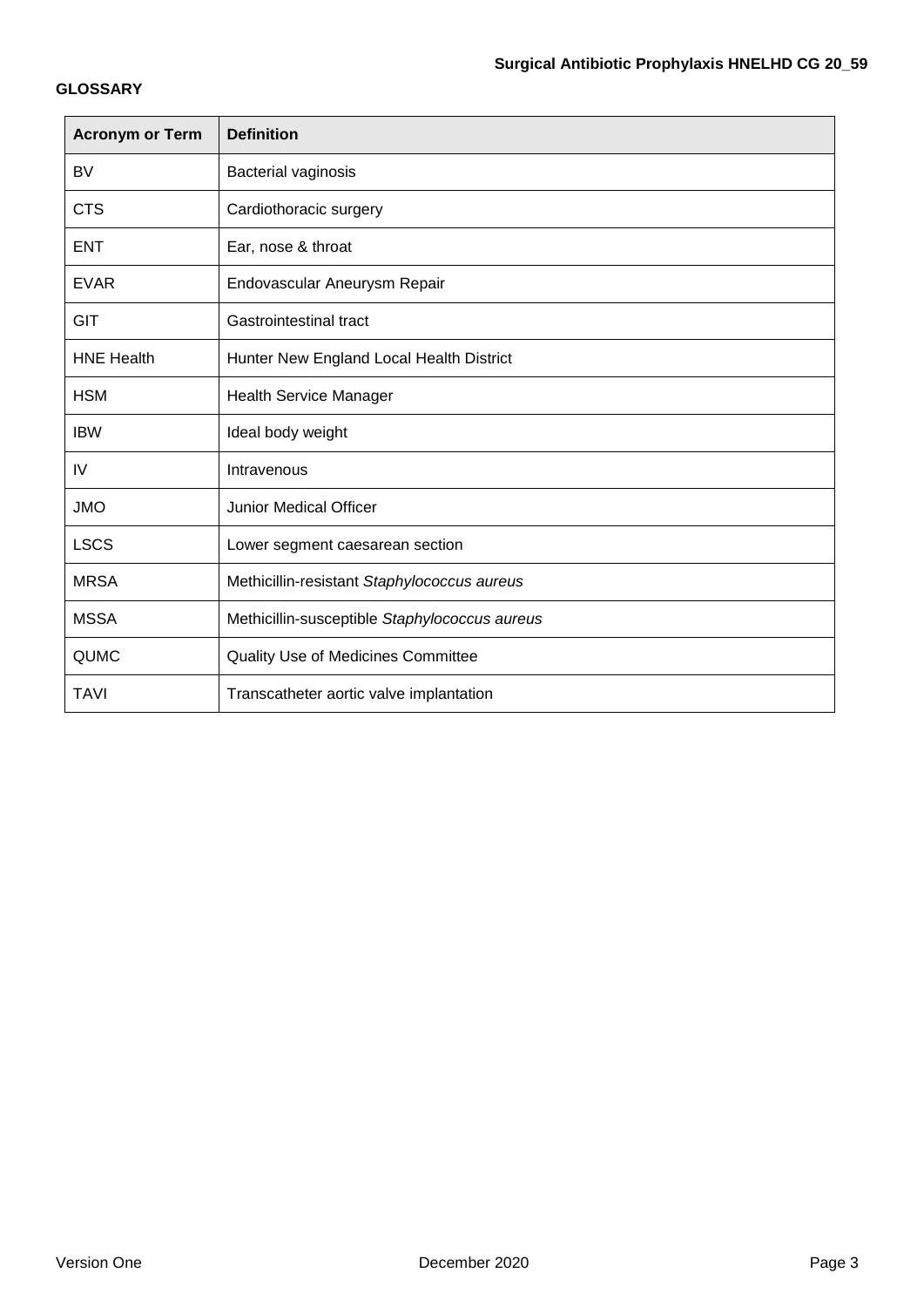### <span id="page-3-0"></span>**PRINCIPLES<sup>1</sup>**

- Use surgical antibiotic prophylaxis only where there is a clear **indication** for use.
- Ensure clear documentation of peri-procedural antimicrobial active ingredient, dose, administration time and incision time in the patients' health care record.
- **Surgical antibiotic prophylaxis must be administered before surgical incision**. Short-acting antibiotics, such as cefazolin, should be administered no more than 60 minutes before incision. For antibiotics that are not short acting, the dose should be administered no more than 120 minutes before incision.
- **Doses administered with enough time (generally 15 to 30 minutes) before incision** may be optimal to achieve an effective plasma and tissue concentrations at time of incision.
- **A single perioperative dose of antibiotic(s) is sufficient for most procedures**. Se[e Table 3](#page-8-0) for dosing recommendations
- Important cefazolin changes:
	- o Cefazolin dose should be increased to 3 g for adults who weigh >120 kg
	- $\circ$  If procedure lasts >4 hours, repeat cefazolin dose intraoperatively (unless patient has renal failure)
- For a minority of procedures, there are inadequate data to show that a single dose of prophylaxis is as effective as 24 hours of prophylaxis. For these procedures, post-operative doses can be considered but prophylaxis should not continue beyond 24 hours. See – [Therapeutic Guidelines: Duration of](https://tgldcdp.tg.org.au.acs.hcn.com.au/viewTopic?topicfile=surgical-antibiotic-prophylaxis-principles§ionId=abg16-c96-s10#abg16-c96-s10) surgical [antibiotic prophylaxis](https://tgldcdp.tg.org.au.acs.hcn.com.au/viewTopic?topicfile=surgical-antibiotic-prophylaxis-principles§ionId=abg16-c96-s10#abg16-c96-s10)
- **Antibiotic choice** may need to be modified according to patient factors, including the presence of infection, recent and current antimicrobial use (which may obviate the need for prophylaxis), colonisation with multidrugresistant bacteria, prolonged hospitalisation or the presence of prostheses.
- **Cefazolin** is more effective than vancomycin in preventing post-operative infections caused by methicillinsusceptible *S. aureus* (MSSA).
- 1. *Staphylcoccus aureus* **carriage** (MSSA or methicillin-resistant *S. aureus* (MRSA)) increases the risk of postoperative infection; perioperative screening and targeted decolonisation is warranted for a range of procedures. See [Preoperative procedures for the prevention of surgical site and implanted device infections](http://intranet.hne.health.nsw.gov.au/__data/assets/pdf_file/0019/414019/PD2017_013_PCP_33_Pre_Operative_Procedures_for_the_prevention_of_surgical_site_infections.pdf) HNE Health [PD2017\\_013:PCP 33.](http://intranet.hne.health.nsw.gov.au/__data/assets/pdf_file/0019/414019/PD2017_013_PCP_33_Pre_Operative_Procedures_for_the_prevention_of_surgical_site_infections.pdf)
	- Do not extend the duration of antibiotic prophylaxis because the patient has a urinary or intravascular catheter, or surgical drain, *in situ*.

### **Preventing post-operative** *S. aureus* **infections**

- *S. aureus* carriage increases the risk of post-operative surgical wound infection
- $\bullet$  MSSA and MRSA preoperative screening is indicated<sup>2</sup>. If MSSA or MRSA colonisation is demonstrated, proceed with preoperative staphylococcal load reduction.
- If patient is confirmed to have MRSA carriage, ensure that teicoplanin IV<sup>3</sup> is included in the regimen.
- For patients already receiving regular doses of  $β$ -lactam antibiotics with activity against likely intraoperative pathogens, recommended prophylaxis may not be required—consult Infectious Diseases.

### **Surgical antibiotic prophylaxis for patients with a penicillin or cephalosporin allergy**

- NB Many reported penicillin allergies are not true allergies; penicillin allergy often wanes over time. Refer to Penicillin allergy assessment quide for further information.
- Cefazolin is the mainstay of surgical antibiotic prophylaxis. As it shares no common side-chains with other βlactams, it is usually tolerated in patients with a penicillin or other cephalosporin allergy.

<u>.</u>

<sup>1</sup> From Therapeutic Guidelines: Antibiotic, Version 16, 2019.

<sup>&</sup>lt;sup>2</sup> For open cardiac and valve procedures, shoulder, hip or knee joint total arthroplasties: primary or revision procedures and vascular procedures aortic surgery (stent and open), all lower limb open surgery for vascular reconstructions (bypass, endarterectomy) and iliac stents

<sup>&</sup>lt;sup>3</sup> Teicoplanin instead of vancomycin is the glycopeptide of choice because of its simple dosing regimen (once only over 5 minutes) compared with vancomycin's (see [Table 3\)](#page-8-0).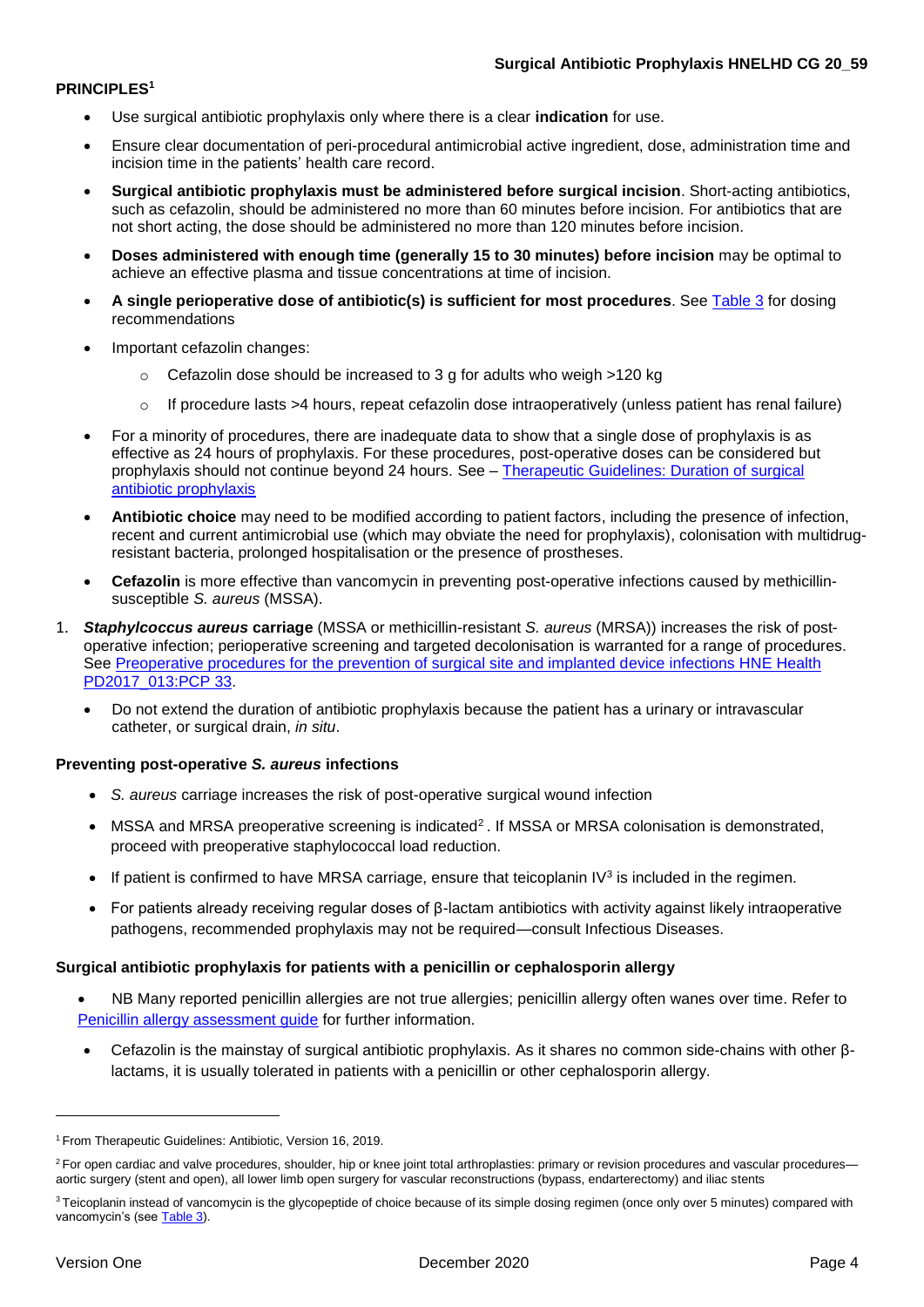### **Surgical Antibiotic Prophylaxis HNELHD CG 20\_59**

Hypersensitivity can be categorised by severity and timing and managed accordingly (see Figure 1):

### *Non-severe hypersensitivity to penicillins*

o For patients with **immediate non-severe** or **delayed non-severe** [hypersensitivity to penicillins,](https://tgldcdp.tg.org.au.acs.hcn.com.au/viewTopic?topicfile=antimicrobial-hypersensitivity§ionId=abg16-c166-s13#abg16-c166-s13) cefazolin can be used. Other cephalosporins may also be appropriate—seek expert advice.

### *Severe hypersensitivity to penicillins*

 For patients with **immediate severe** or **delayed severe** [hypersensitivity to penicillins,](https://tgldcdp.tg.org.au.acs.hcn.com.au/viewTopic?topicfile=antimicrobial-hypersensitivity§ionId=abg16-c166-s13#abg16-c166-s13) a non–β-lactam antibiotic must be used—for alternatives, see the relevant procedure.

### *Figure 1. Examples of penicillin allergy*

### Examples of penicillin allergy, classified by severity and timing

|                | Severe                                                                                                                                          | <b>Nonsevere</b>                            |
|----------------|-------------------------------------------------------------------------------------------------------------------------------------------------|---------------------------------------------|
| Immediate      | anaphylaxis, compromised airway, angioedema,<br>extensive urticaria, hypotension, collapse                                                      | mild urticaria or mild immediate rash       |
| <b>Delaved</b> | severe cutaneous adverse drug reactions (eg)<br>DRESS, SJS/TEN), or significant internal organ<br>involvement (eg acute interstitial nephritis) | benign childhood rash or maculopapular rash |
|                | DRESS - drug roch with ensignabiling and evetemic symptoms: SIS (TEN) - Stevens - Johnson syndrome / toxic enidermal necrolveis                 |                                             |

= drug rash with eosinophilia and systemic symptoms; SJS/TEN = Stevens–Johnson syndrome / toxic epidermal necrolysis

*[From eTG/Antibiotic/Penicillin allergy assessment guide](https://tgldcdp.tg.org.au.acs.hcn.com.au/fulltext/quicklinks/PenicillinAllergyAssessment_v6.pdf)*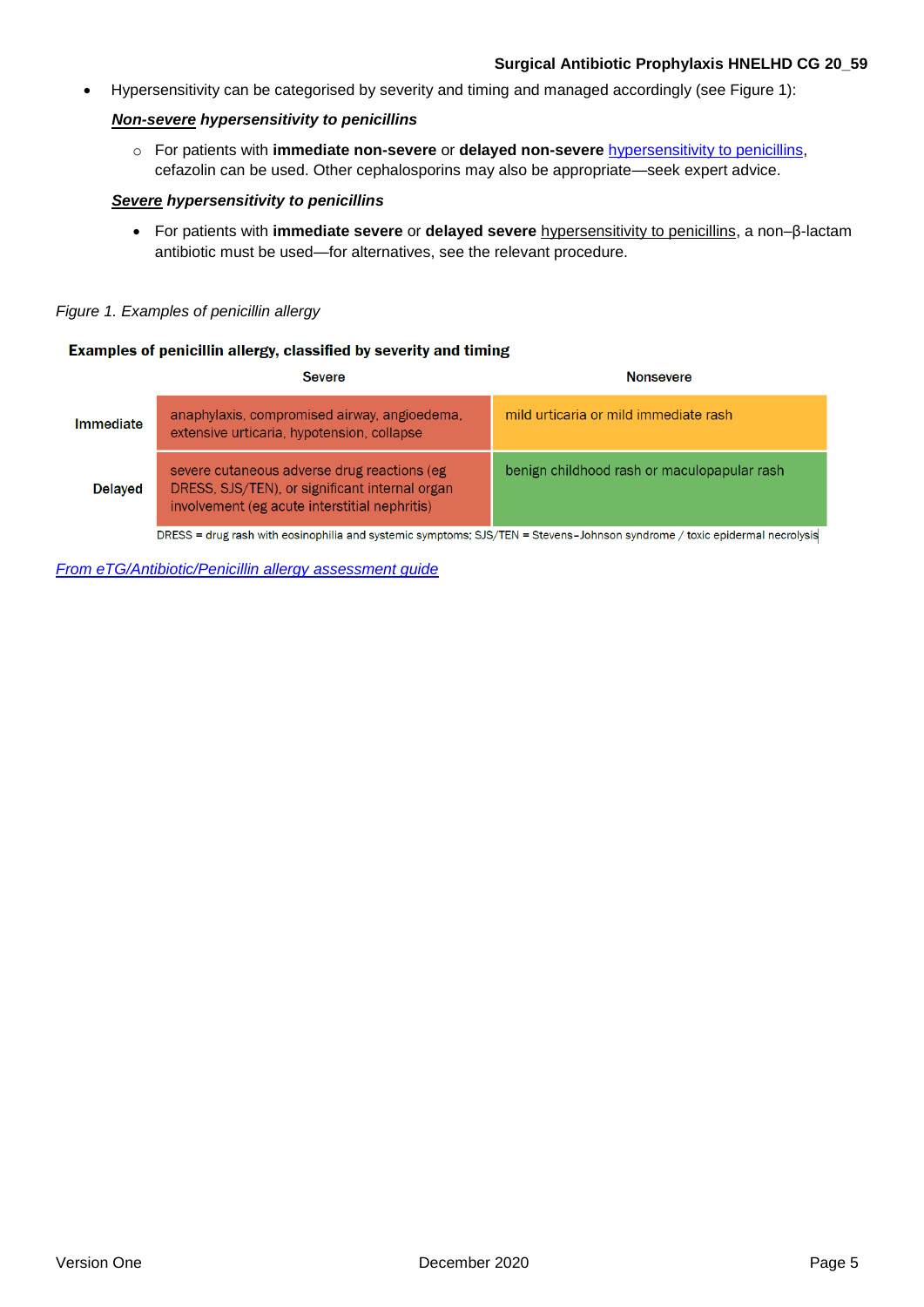## **TABLE 1 ANTIBIOTIC PROPHYLAXIS FOR NON-ORTHOPAEDIC PROCEDURES**

(bodyweight < 120 kg)

| <b>Procedure</b>                                                                                                                                                                                                       | <b>First-line</b><br>(including where there is a<br>non-severe immediate/delayed<br>penicillin allergy) MRSA: ADD<br>teicoplanin IV where not otherwise<br>specified | <b>Second-line</b><br>(Severe immediate/delayed penicillin<br>allergy)                            |
|------------------------------------------------------------------------------------------------------------------------------------------------------------------------------------------------------------------------|----------------------------------------------------------------------------------------------------------------------------------------------------------------------|---------------------------------------------------------------------------------------------------|
| Abdominal surgery (upper GIT/<br>biliary, including laparoscopic<br>surgery)                                                                                                                                           | Cefazolin 2 g IV<br>(child 30 mg/kg up to 2 g)                                                                                                                       | Clindamycin 600 mg IV<br>(child 15 mg/kg up to 600 mg)<br><b>AND</b><br>gentamicin 2 mg/kg IV     |
| Abdominal surgery (appendicitis,<br>hernia repair where entry into bowel<br>lumen is expected, obstructed small<br>intestine or colorectal surgery)                                                                    | Cefazolin 2 g IV<br>(child 30 mg/kg up to 2 g)<br><b>AND</b><br>metronidazole 500 mg<br>(child 12.5 mg/kg up to 500 mg)                                              | Metronidazole 500 mg IV<br>(child 12.5 mg/kg up to 500 mg)<br><b>AND</b><br>gentamicin 2 mg/kg IV |
| <b>Assisted vaginal delivery</b>                                                                                                                                                                                       | Amox+Clav IV 1.2 g IV                                                                                                                                                | metronidazole 500 mg IV<br>(child 12.5 mg/kg up to 500 mg)<br><b>AND</b><br>gentamicin 2 mg/kg IV |
| <b>Caesarean section</b>                                                                                                                                                                                               | Cefazolin 2 g IV                                                                                                                                                     | Clindamycin 600 mg IV <sup>3</sup><br><b>AND</b><br>gentamicin 2 mg/kg IV                         |
| Hysterectomy <sup>4</sup> (abdominal or<br>vaginal) gynaecological<br>laparotomy and prolapse surgery                                                                                                                  | Cefazolin 2 g IV<br><b>AND</b><br>metronidazole 500 mg IV                                                                                                            | Clindamycin 600 mg IV<br><b>AND</b><br>gentamicin 2 mg/kg IV                                      |
| <b>Termination of pregnancy</b><br>(Surgical antibiotic prophylaxis is<br>not required if the patient has been<br>investigated, and treated as<br>indicated, for bacterial vaginosis<br>and STIs before the procedure) | Doxycycline 100 mg orally, 60<br>minutes before the procedure, then<br>200 mg orally, 90 minutes after the<br>procedure                                              |                                                                                                   |
| <b>Cardiac catheter laboratory</b><br>(defibrillator device/permanent<br>pacemaker insertion, TAVI)                                                                                                                    | Cefazolin 2 g IV                                                                                                                                                     | Teicoplanin 800 mg IV<br><b>AND</b><br>gentamicin 2 mg/kg IV                                      |
| Cardiothoracic surgery (CTS) <sup>5</sup>                                                                                                                                                                              | Cefazolin 2 g IV THEN 8-hourly for 2<br>further doses<br>AND (if valve re-do)<br>teicoplanin 800 mg IV                                                               | Teicoplanin 800 mg IV<br><b>AND</b><br>ciprofloxacin 400 mg IV                                    |
| <b>CTS:</b> Insertion of intercostal<br>catheter for penetrating trauma <sup>6</sup>                                                                                                                                   | Cefazolin 2 g IV<br>(child 30 mg/kg up to 2 g)                                                                                                                       | Teicoplanin 800 mg IV<br>(child 15 mg/kg up to 800 mg IV)                                         |

1

<sup>&</sup>lt;sup>4</sup> Prior to hysterectomy, screening and treatment for bacterial vaginosis (BV) reduces BV-associated cuff infection. For termination of pregnancy, screening for *C. trachomatis* and BV with treatment prior to the procedure is indicated.

<sup>5</sup> Preoperative MSSA and MRSA nasal screening & decolonisation (load reduction) is indicated for: Open cardiac and valve procedures, vascular surgery—aortic surgery (stent and open), all lower limb open surgery for vascular reconstructions (bypass, endarterectomy) and iliac stents.

<sup>&</sup>lt;sup>6</sup> Antibiotic prophylaxis is NOT recommended for non-trauma patients requiring a pleural drain (ACI, NSW 2016)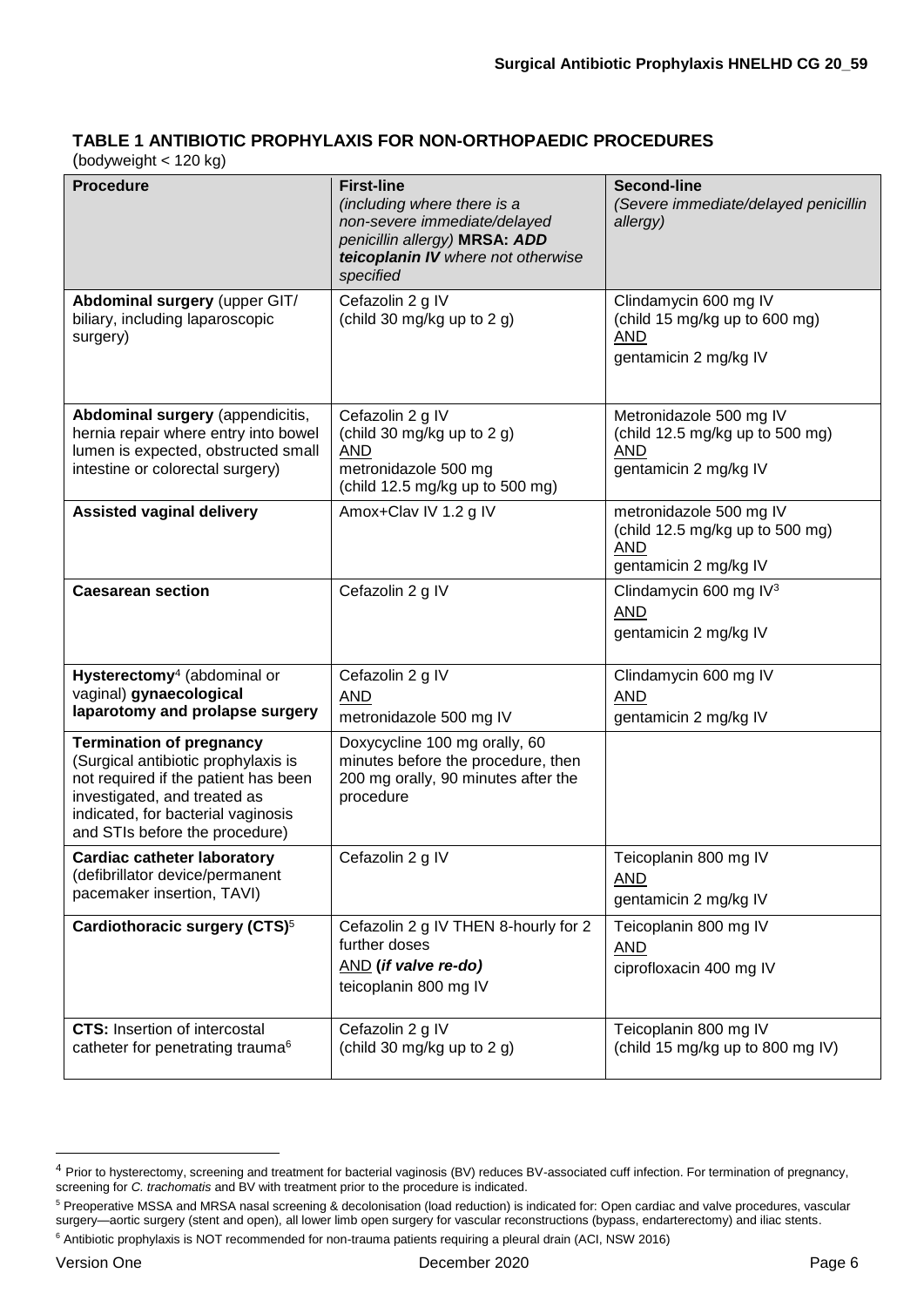### **TABLE 1 ANTIBIOTIC PROPHYLAXIS FOR NON-ORTHOPAEDIC PROCEDURES CONTINUED**  (bodyweight < 120 kg)

| <b>Procedure</b>                                                                                                                                                                                              | <b>First-line</b><br>(including where there is a<br>non-severe immediate/delayed<br>penicillin allergy) MRSA: ADD<br>teicoplanin IV where not otherwise<br>specified | <b>Second-line</b><br>(Severe immediate/delayed penicillin<br>allergy)                                                                      |
|---------------------------------------------------------------------------------------------------------------------------------------------------------------------------------------------------------------|----------------------------------------------------------------------------------------------------------------------------------------------------------------------|---------------------------------------------------------------------------------------------------------------------------------------------|
| ENT: Major ear surgery, complex<br>septorhinoplasty, revision sinus<br>surgery, laryngectomy or<br>tympanomastoid surgery                                                                                     | Cefazolin 2 g IV<br>(child 30 mg/kg up to 2 g)<br><b>AND</b><br>metronidazole 500 mg IV7<br>(child 7.5 mg/kg up to 500 mg IV)                                        | Clindamycin 600 mg IV<br>(child 15 mg/kg up to 600 mg)<br><b>AND</b> for laryngectomy or<br>tympanomastoid surgery<br>gentamicin 2 mg/kg IV |
| Head and neck <sup>8</sup> : Insertion of<br>prosthetic material, clean-<br>contaminated procedures, extensive<br>neck dissection for malignancy,<br>debulking or<br>reconstructive surgery for<br>malignancy | Cefazolin 2 g IV<br>THEN 8-hourly for 2 further doses<br><b>AND</b><br>metronidazole 500 mg IV with one<br>further dose at 12 hours                                  | Clindamycin 600 mg IV<br>AND for neck dissection, debulking<br>or reconstructive surgery<br>gentamicin 2 mg/kg IV                           |
| Neurosurgery: Prolonged<br>procedure anticipated, re-<br>explorations, microsurgery or<br>insertion of prosthetic materials                                                                                   | Cefazolin 2 g IV<br>(child 30 mg/kg up to 2 g)                                                                                                                       | Teicoplanin 800 mg IV prior to<br>induction<br>(child 15 mg/kg up to 800 mg)                                                                |
| <b>Urological surgery</b>                                                                                                                                                                                     | See separate guideline                                                                                                                                               |                                                                                                                                             |
| Vascular (1): Angiography including<br><b>EVAR</b>                                                                                                                                                            | Cefazolin 2 g IV<br>(child 30 mg/kg up to 2 g)                                                                                                                       | Teicoplanin 800 mg ) IV prior to<br>induction<br>(child 15 mg/kg up to 800 mg                                                               |
| Vascular (2): Fistula formation with<br>prosthetic graft                                                                                                                                                      | Cefazolin 2 g IV<br>(child 30 mg/kg up to 2 g)<br><b>AND</b><br>teicoplanin 800 mg IV prior to<br>induction<br>(child 15 mg/kg up to 800 mg)                         | Teicoplanin 800 mg IV prior to<br>induction<br>(child 15 mg/kg up to 800 mg)                                                                |
| Vascular (3) <sup>5</sup> : Aortic surgery (stent<br>and open), all lower limb open<br>surgery for vascular reconstructions<br>(bypass, endarterectomy) and iliac<br>stents                                   | Cefazolin 2 g IV<br>THEN 8-hourly for 2 further doses<br><b>AND</b> (if inguinal or more distal<br>incision with insertion of graft)<br>teicoplanin 800 mg IV        | Teicoplanin 800 mg IV prior to<br>induction<br><b>AND</b><br>gentamicin 2 mg/kg single dose IV <sup>9</sup>                                 |
| Vascular (4): Amputation of<br>ischaemic lower limb                                                                                                                                                           | Cefazolin 2 g IV<br><b>AND</b><br>metronidazole 500 mg IV                                                                                                            | Teicoplanin 800 mg IV<br><b>AND</b><br>gentamicin 2 mg/kg IV<br><b>AND</b><br>metronidazole 500 mg IV                                       |

1

 $7$  A clean procedure with placement of prosthesis, other than a tympanostomy tube does not require metronidazole

<sup>&</sup>lt;sup>8</sup> Clean-contaminated cancer surgery or other clean-contaminated procedures with the exception of tonsillectomy and functional endoscopic sinus procedures (where no antimicrobial prophylaxis is recommended). Prophylaxis NOT indicated for thyroidectomy, simple lymph node excision (including submandibular lymph node excision), parotidectomy, other clean procedures not listed above.

<sup>&</sup>lt;sup>9</sup> Use gentamicin 5mg/kg if there is at least a moderate likelihood that the procedure will continue for longer than 6 hours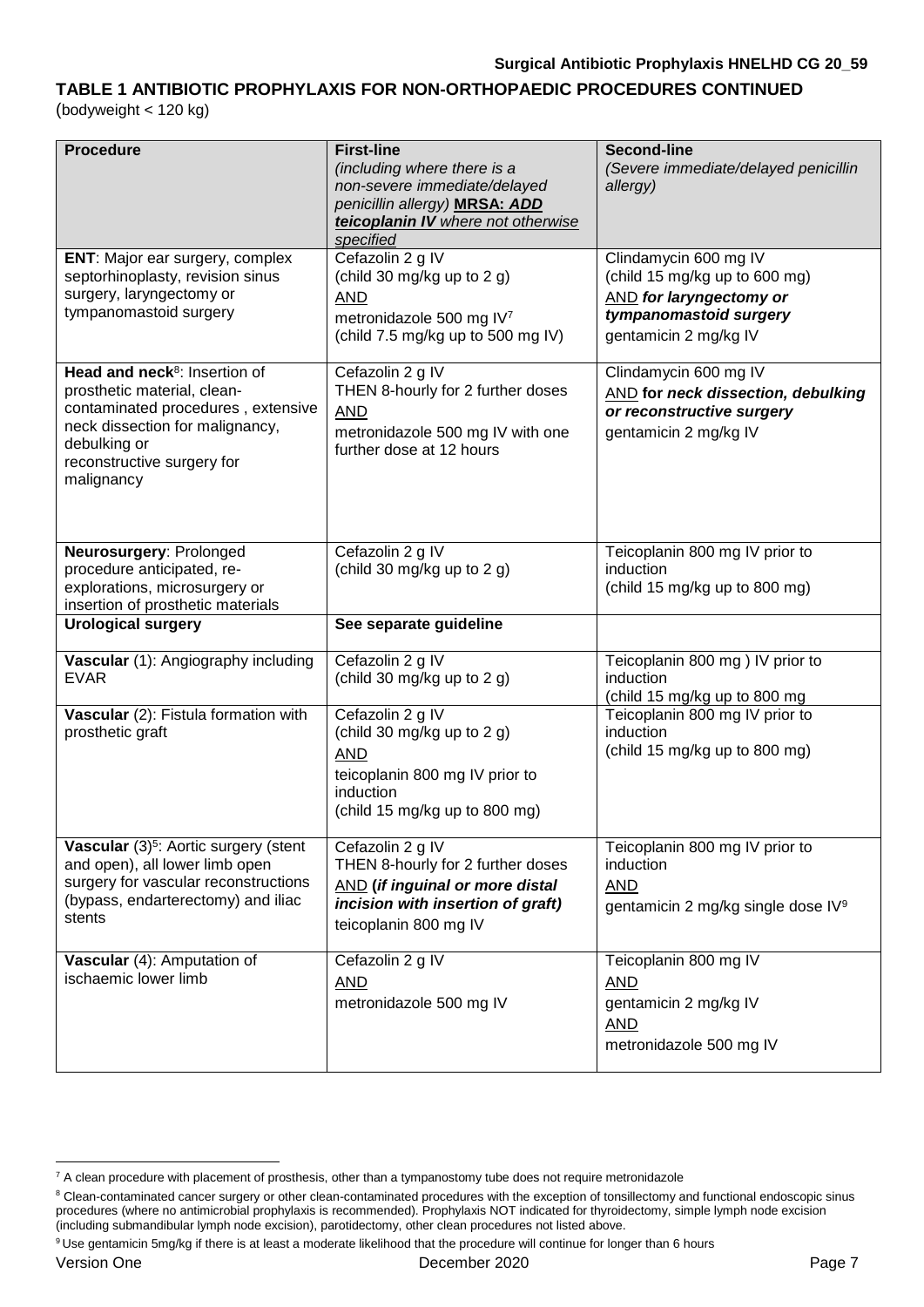**TABLE 2 ANTIBIOTIC PROPHYLAXIS FOR ORTHOPAEDIC PROCEDURES** (bodyweight < 120 kg)<sup>10</sup>

| <b>Procedure</b><br><b>Orthopaedics:</b>                                                                      | <b>First-line</b><br>(including where there is a non-<br>severe immediate/delayed penicillin<br>allergy)<br>Cefazolin 2 g IV single dose | <b>Second-line</b><br>(Severe immediate/delayed<br>penicillin allergy<br>Teicoplanin 800 mg IV single dose |
|---------------------------------------------------------------------------------------------------------------|------------------------------------------------------------------------------------------------------------------------------------------|------------------------------------------------------------------------------------------------------------|
| Elective surgery ONLY if<br>prosthesis inserted. <sup>11</sup>                                                | (child 30 mg/kg up to 2 g)<br><b>AND (if MRSA colonised)</b>                                                                             | (child 15 mg/kg up to 800 mg)                                                                              |
| Non-elective surgery (trauma)                                                                                 | teicoplanin 800 mg IV single dose<br>(child 15 mg/kg up to 800 mg)                                                                       |                                                                                                            |
|                                                                                                               | If a fracture is debrided, fixed and closed within 6 hours then no additional prophylaxis is required.                                   |                                                                                                            |
|                                                                                                               | Otherwise, presumptive therapy for early infection (not yet clinically overt) is indicated (see below).                                  |                                                                                                            |
|                                                                                                               | For this guideline, the presence of an external fixator is not considered to represent an 'open wound'.                                  |                                                                                                            |
| <b>Gustilo grade</b>                                                                                          | Size of wound                                                                                                                            | <b>Duration of antibiotics</b>                                                                             |
|                                                                                                               |                                                                                                                                          | 24 hours after wound closure                                                                               |
|                                                                                                               | $< 1$ cm                                                                                                                                 | <u>OR</u>                                                                                                  |
|                                                                                                               |                                                                                                                                          | 2 days if wound still open                                                                                 |
|                                                                                                               |                                                                                                                                          | 24 hours after wound closure                                                                               |
| Ш                                                                                                             | $1-3$ cm                                                                                                                                 | <u>OR</u>                                                                                                  |
|                                                                                                               |                                                                                                                                          | 3 days if wound still open                                                                                 |
|                                                                                                               |                                                                                                                                          | 24 hours after wound closure                                                                               |
| Ш                                                                                                             | > 3 cm                                                                                                                                   | <b>OR</b>                                                                                                  |
|                                                                                                               |                                                                                                                                          | 5 days if wound still open                                                                                 |
| <b>IIIA</b>                                                                                                   | Bone coverable.                                                                                                                          | 24 hours after wound closure                                                                               |
| <b>IIIB</b>                                                                                                   | Bone not coverable.                                                                                                                      | <u>OR</u>                                                                                                  |
| <b>IIIC</b>                                                                                                   | Arterial injury, bone not coverable                                                                                                      | 5 days if wound still open                                                                                 |
| Other multi-trauma cases including<br>brain injury, base of skull fracture<br>and CSF pressure monitored case | $\blacksquare$                                                                                                                           | 24 hours after procedure                                                                                   |

<u>.</u>

<sup>&</sup>lt;sup>10</sup> Prophylaxis NOT indicated for routine arthroscopy procedures unless involving insertion of prosthetic material or avascular tissue

<sup>&</sup>lt;sup>11</sup> Where joint infection suspected prior to surgery and diagnostic specimens are required, delay administration in hip prostheses until after tissue samples taken. In knee operations, administer prophylaxis at the time of tourniquet removal.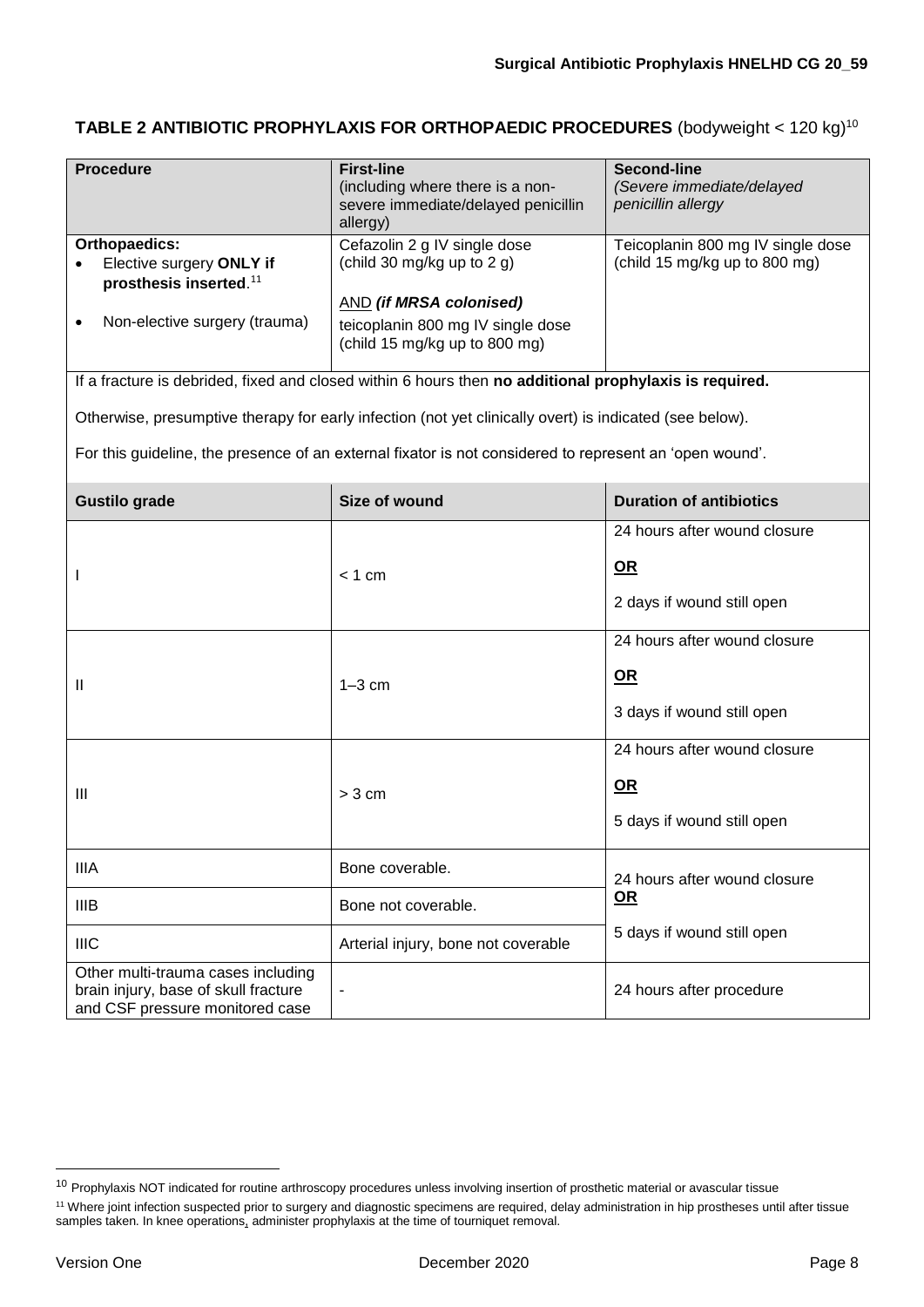### <span id="page-8-0"></span>**TABLE 3 ANTIBIOTIC RECOMMENDATIONS**

| <b>Antibiotic</b>                           | <b>Recommendations</b>                                                                                                                                                                                                                                                                                                                                                                                                                                                                                                                                                                                                                                                                                                                                                                                                                                                                                                                                                                                                                                                                                                                                                                                                                                                                                                                                                                                                                                                                                                                                     |
|---------------------------------------------|------------------------------------------------------------------------------------------------------------------------------------------------------------------------------------------------------------------------------------------------------------------------------------------------------------------------------------------------------------------------------------------------------------------------------------------------------------------------------------------------------------------------------------------------------------------------------------------------------------------------------------------------------------------------------------------------------------------------------------------------------------------------------------------------------------------------------------------------------------------------------------------------------------------------------------------------------------------------------------------------------------------------------------------------------------------------------------------------------------------------------------------------------------------------------------------------------------------------------------------------------------------------------------------------------------------------------------------------------------------------------------------------------------------------------------------------------------------------------------------------------------------------------------------------------------|
| Cefazolin                                   | Give within 60 minutes before incision<br>$\bullet$<br>For adults weighing < 120 kg give 2 g IV<br>$\bullet$<br>For adults weighing $> 120$ kg give 3 g IV (in the absence of renal failure- i.e.<br>$\bullet$<br>eGFR < 40mL/min<br>For children give 30 mg/kg (maximum 2 g) IV<br>Post- and intraoperative redosing NOT indicated in patients with renal failure<br>(eGFR < 40mL/min) Seek expert advice<br>See Therapeutic Guidelines - Antimicrobial dosages for adults with impaired<br>renal function<br>Redosing interval - 4 hours<br>Drug half-life 1.2 to 2.2 hours                                                                                                                                                                                                                                                                                                                                                                                                                                                                                                                                                                                                                                                                                                                                                                                                                                                                                                                                                                              |
| Cefotaxime,<br>ceftriaxone &<br>ceftazidime | There is no indication for any of these antibiotics for surgical prophylaxis because:<br>They may provide inferior coverage for Gram-positive microorganisms<br>Their broad Gram-negative coverage promotes unacceptable antimicrobial<br>$\bullet$<br>resistance<br>Their half-life would also require more frequent redosing                                                                                                                                                                                                                                                                                                                                                                                                                                                                                                                                                                                                                                                                                                                                                                                                                                                                                                                                                                                                                                                                                                                                                                                                                             |
| Clindamycin                                 | Give 600 mg IV infusion<br>$\bullet$<br>Injection should be diluted in no less than 50 mL<br>Infuse over at least 20 minutes<br>Give within 120 minutes before incision<br>Redosing interval - 6 hours<br>Drug half-life 2 to 4 hours                                                                                                                                                                                                                                                                                                                                                                                                                                                                                                                                                                                                                                                                                                                                                                                                                                                                                                                                                                                                                                                                                                                                                                                                                                                                                                                      |
| Gentamicin                                  | Do not use aminoglycosides in patients with:<br>$\bullet$<br>a history of aminoglycoside-induced vestibular or auditory toxicity<br>$\circ$<br>(including past history of Ménière's disease)<br>a history of a severe hypersensitivity reaction to an aminoglycoside, but<br>$\circ$<br>these reactions are rare<br>myasthenia gravis<br>$\circ$<br>Seek advice from infectious diseases service if required.<br>Give 2-5 mg/kg (adults and children). The appropriate dose depends on the<br>duration of prophylaxis required.<br>A 2 mg/kg dose is recommended when a short duration (up to 6 hours) of<br>prophylaxis is required because it provides an adequate tissue concentration for<br>the duration of the procedure<br>A 5mg/kg dose is recommended when there is at least a moderate likelihood<br>$\bullet$<br>that the procedure will continue for longer than 6 hours,<br>Inject by slow IV injection over 3 to 5 minutes<br>Give within 120 minutes before incision<br>Redosing not required<br>Drug half-life 2 to 3 hours<br>For obese patients (BMI>30 kg/m <sup>2</sup> ) dose according to adjusted body weight up<br>to maximum of 360 mg:<br>Adjusted body weight = IBW + 0.4 x (actual bodyweight $-$ IBW)<br>Use ideal body weight (IBW) calculator for adults. A child's IBW can be estimated<br>using the corresponding weight for the height percentile on the growth chart (eg<br>www.cdc.gov/growthcharts ) or, if the child's height cannot be determined, the<br>average weight-for-age (50th centile) on the growth chart |
| Lincomycin                                  | An alternative to clindamycin (use same dosing as IV clindamycin)<br>Dilute to a maximum concentration of 10 mg/mL, and infuse at a maximum rate<br>of 1 g/hour                                                                                                                                                                                                                                                                                                                                                                                                                                                                                                                                                                                                                                                                                                                                                                                                                                                                                                                                                                                                                                                                                                                                                                                                                                                                                                                                                                                            |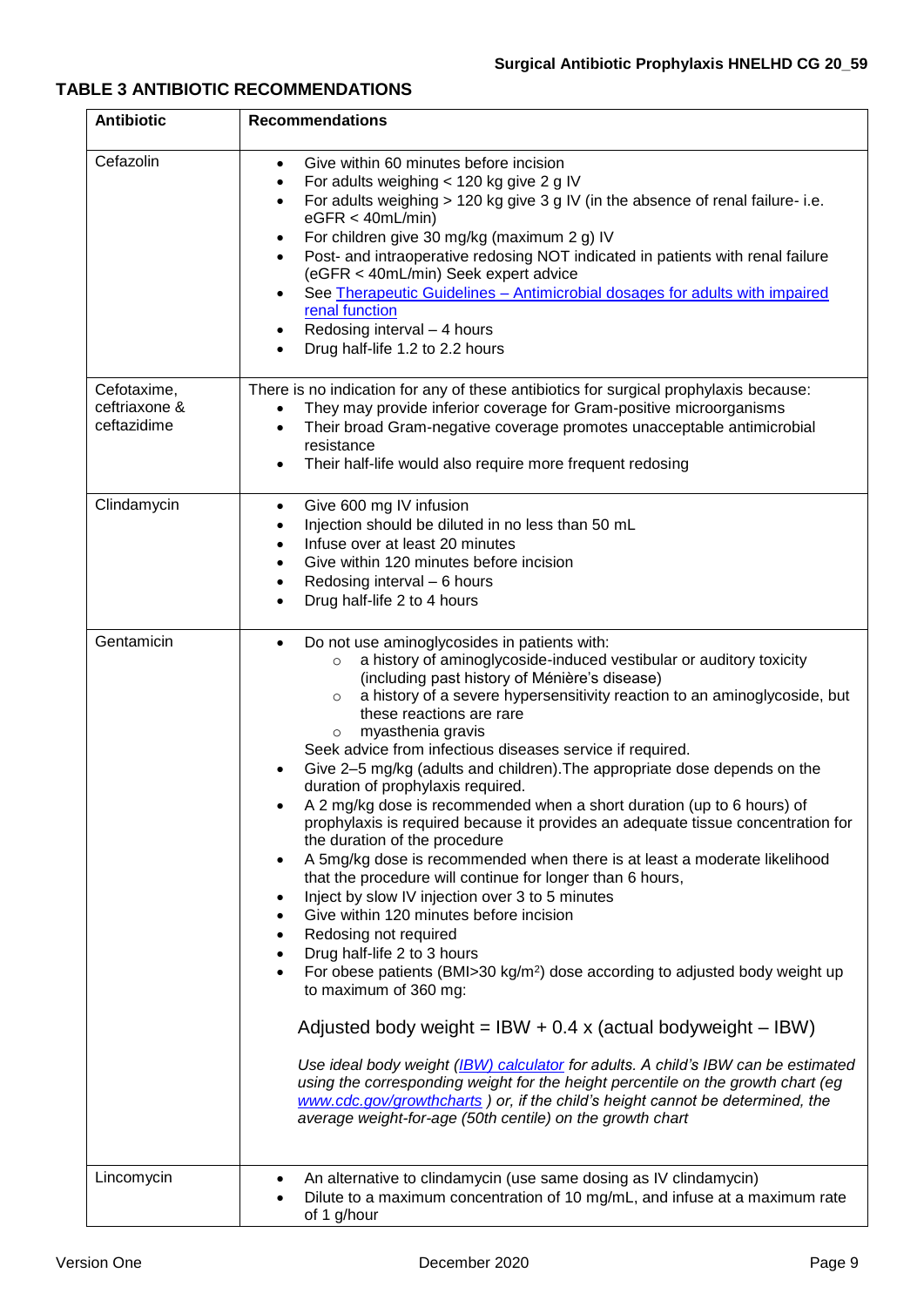|                   | Severe cardiopulmonary reactions have occurred when given faster than 1<br>$\bullet$<br>g/hour or in concentrations of more than 1 g/100 mL                                                                                                                                                                                                                                                                                                                                                                                                                                                                                                                                                                                                                                                                                                                             |
|-------------------|-------------------------------------------------------------------------------------------------------------------------------------------------------------------------------------------------------------------------------------------------------------------------------------------------------------------------------------------------------------------------------------------------------------------------------------------------------------------------------------------------------------------------------------------------------------------------------------------------------------------------------------------------------------------------------------------------------------------------------------------------------------------------------------------------------------------------------------------------------------------------|
| <b>Antibiotic</b> | <b>Recommendations</b>                                                                                                                                                                                                                                                                                                                                                                                                                                                                                                                                                                                                                                                                                                                                                                                                                                                  |
| Metronidazole     | 500 mg IV infusion over 15-30 minutes<br>$\bullet$<br>End the infusion at the time of induction<br>Redosing interval - 12 hours<br>$\bullet$<br>Drug half-life 6 to 8 hours                                                                                                                                                                                                                                                                                                                                                                                                                                                                                                                                                                                                                                                                                             |
| Teicoplanin       | Teicoplanin is the preferred glycopeptide as it can be given by slow injection<br>$\bullet$<br>over 5 minutes, 15-30 minutes before surgical incision<br>Vancomycin should be used only if teicoplanin is not available<br>$\bullet$<br>Redosing not required<br>Drug half-life several days                                                                                                                                                                                                                                                                                                                                                                                                                                                                                                                                                                            |
| Vancomycin        | NB Vancomycin should be used only if teicoplanin is not available<br>$\bullet$<br>25 mg/kg (based on actual body weight) up to 1.5 g infused at a maximum rate<br>$\bullet$<br>of 10 mg/minute to prevent "red man" syndrome<br>Due to its long infusion time, vancomycin should be commenced between 30<br>$\bullet$<br>and 120 minutes before surgical incision, ending the infusion 15-30 minutes<br>PRIOR to anaesthetic induction. If started late, allow for at least 15 minutes prior<br>to surgical incision to allow for potential infusion-related toxicity to be recognised<br>To co-ordinate this, vancomycin infusion must begin when the patient is on the<br>$\bullet$<br>ward. If gentamicin is also indicated, this can be given 15-30 minutes before<br>surgical incision<br>Redosing interval - 12 hours<br>Drug half-life 4 to 8 hours<br>$\bullet$ |

### **IMPLEMENTATION PLAN**

- The District Executive will ensure that all Health Service Managers (HSMs) receive this Guideline.
- The HNE LHD Quality Use of Medicines Committee (HNE LHD QUMC) will disseminate this Guideline to all Quality Use of Medicine Committees (QUMCs), Drugs & Therapeutics Committees (DTCs) or equivalent in the District.
- The QUMCs, DTCs etc. & the HSMs will disseminate this Guideline to the lead person for antimicrobial stewardship implementation designated by the HSM of each Health Service.
- The lead person for antimicrobial stewardship implementation at each site or the HSM (if the HSM has not designated a lead person) will disseminate this Guideline to all surgical, orthopaedic & anaesthetic practitioners & services.
- Intensive care rounds conducted at least weekly by clinical microbiology & infectious diseases at all District sites should assess all trauma and neurosurgical cases for duration of prophylaxis.
- Intensivists should apply this Guideline to truncate prolonged prophylaxis.
- Junior Medical Officer (JMOs), Specialists, Visiting Medical Officers (VMOs) and General Practitioners will receive education from Pharmacy, Infectious Diseases & Clinical Microbiology at orientation & other educational opportunities.
- HNE Health Antimicrobial Working Party is responsible for updating this Guideline.

### **MONITORING AND AUDITING PLAN**

- Surgical Prophylaxis audits by Pharmacy will assess perioperative timeliness, correct agent and correct dose. Reports will be tabled at QUMCs, DTCs & equivalent meetings.
- Timeout procedure will include assessment of surgical prophylaxis completion
- The designated lead for antimicrobial stewardship at each health service or the HSM is responsible for co-ordinating these audits.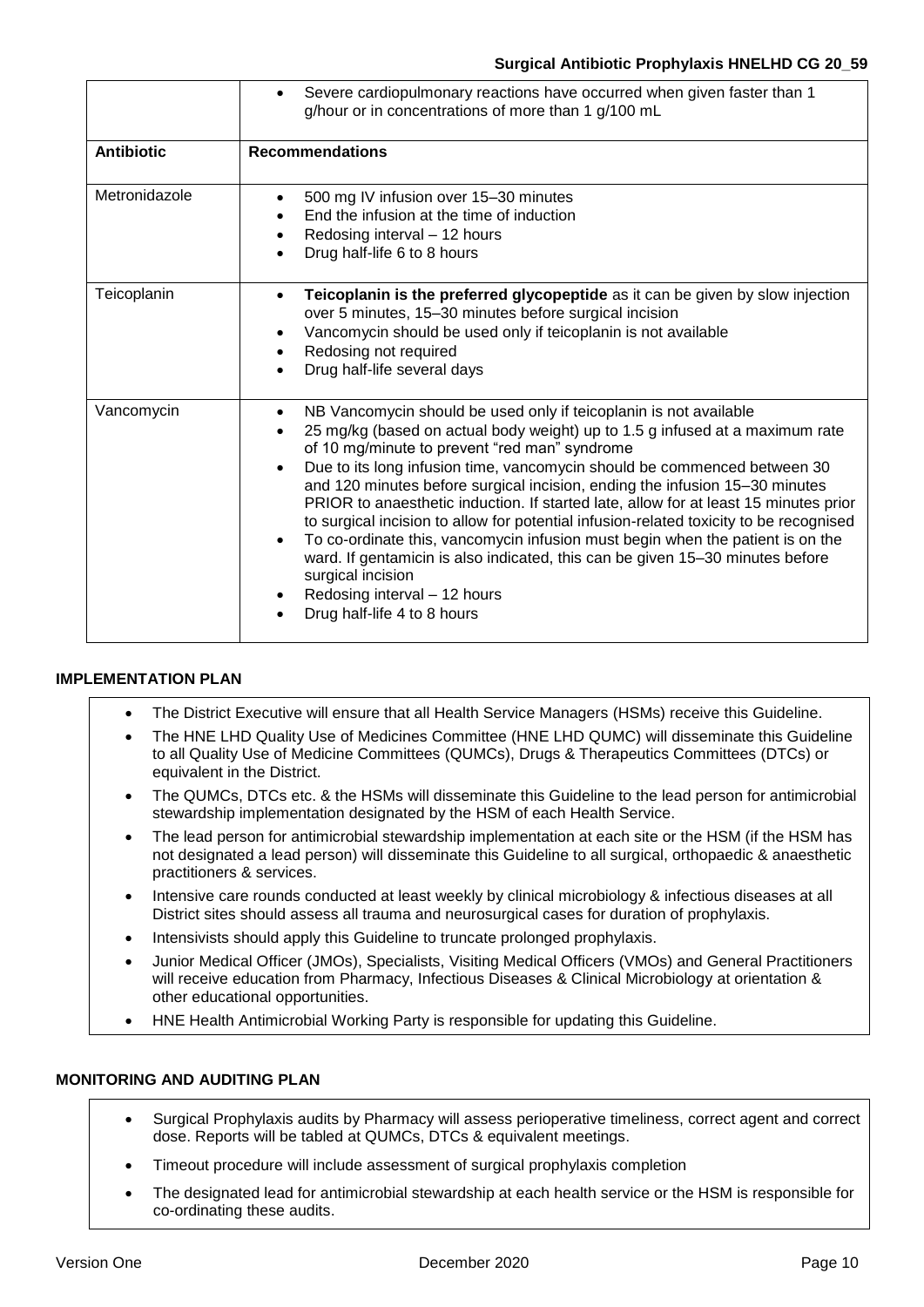### **CONSULTATION WITH KEY STAKEHOLDERS**

- Surgical Departments & District surgical services
- Orthopaedic Departments
- Anaesthetic services
- Paediatric Surgeons
- Infectious Diseases and Immunology
- Pathology North Microbiology
- District Antimicrobial Working Party
- Clinical Governance

### **REFERENCES**

- 1. [Antibiotic Expert Group. Therapeutic Guidelines: Antibiotic. Version 16, Melbourne. Therapeutic](https://tgldcdp.tg.org.au.acs.hcn.com.au/topicTeaser?guidelinePage=Antibiotic&etgAccess=true)  [Guidelines Limited; 2019](https://tgldcdp.tg.org.au.acs.hcn.com.au/topicTeaser?guidelinePage=Antibiotic&etgAccess=true).
- 2. [Australian Medicines Handbook. Children's Dosing Companion. July 2020](https://childrens.amh.net.au.acs.hcn.com.au/)
- 3. [SHPA. Australian Injectable Drugs Handbook. 8](https://aidh.hcn.com.au/browse/about_aidh)<sup>th</sup> edition.
- 4. [National Centre for Antimicrobial Stewardship. National Antimicrobial Prescribing Survey. Surgical](https://irp-cdn.multiscreensite.com/d820f98f/files/uploaded/Principles%20of%20surgical%20prophylaxis_2020.10.28.pdf)  [NAPS. Timing and duration of surgical prophylaxis. Recommendations 2020](https://irp-cdn.multiscreensite.com/d820f98f/files/uploaded/Principles%20of%20surgical%20prophylaxis_2020.10.28.pdf)
- 5. [Australian Commission on Safety and Quality in Health Care. Antimicrobial Stewardship –](https://www.safetyandquality.gov.au/sites/default/files/2020-11/saq10001_ccs_antimicrobial_v4_film_web.pdf) Clinical [Care Standard. November 2020](https://www.safetyandquality.gov.au/sites/default/files/2020-11/saq10001_ccs_antimicrobial_v4_film_web.pdf)

### **FEEDBACK**

Any feedback on this document should be sent to the Contact Officer listed on the front page.